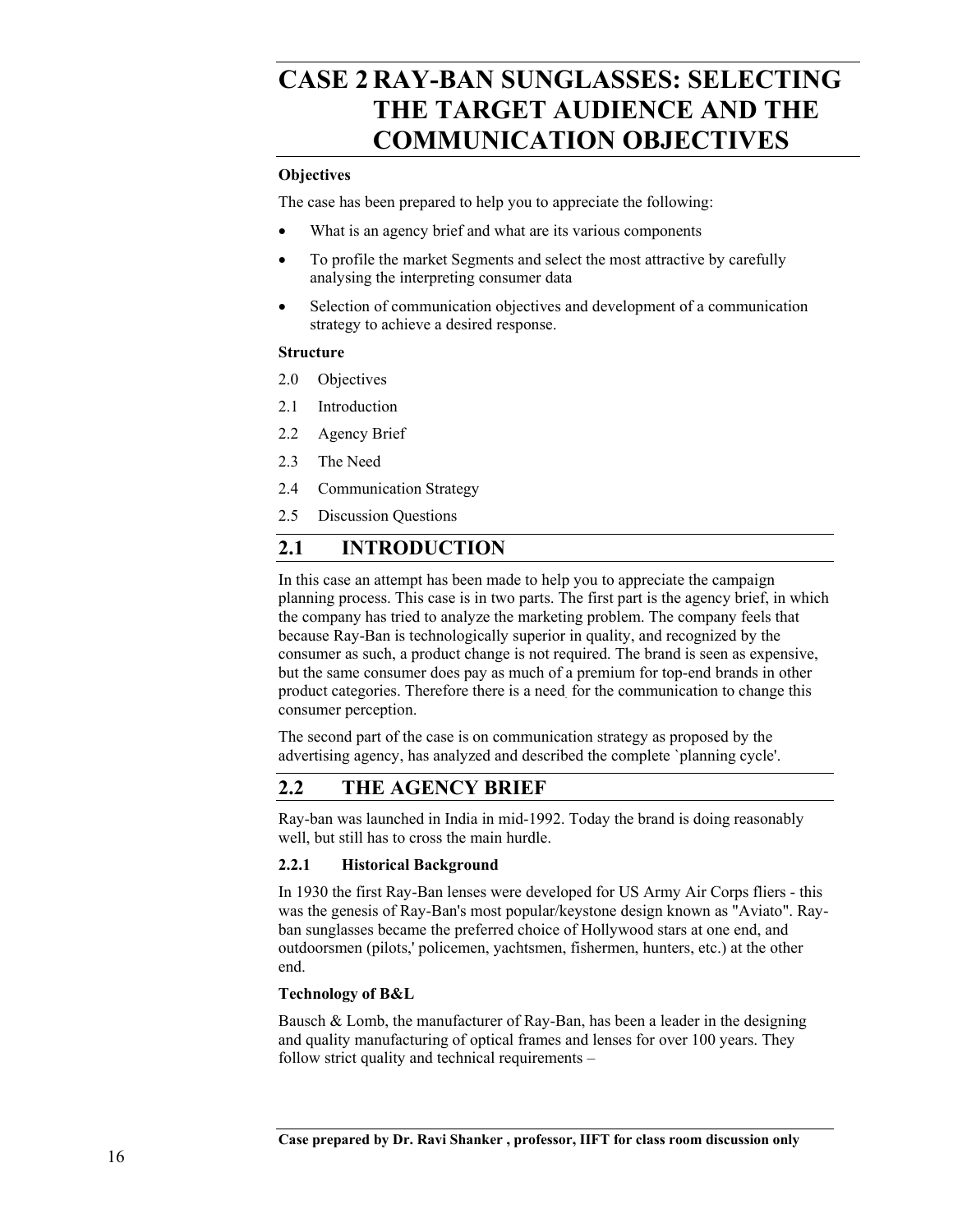The Ray-Ban sun-glass must and the Ray-Ban Sunglasses and Ray-Ban Sunglasses

- Absorb or reflect at least 65% of visible light.
- Provide 100% ultra-violet protection
- Meet American standards for colour recognition, to ensure safe driving, etc.

## **2.2.3 The Market**

The sun-glass market in India is largely under-developed:

- The organised sector is very small it basically consists of international brands like Ray-ban (Rs. 1000+) and large local brands like Monalisa and Sunlit. These sunglasses are priced anywhere upwards of Rs. 350.
- The unorganised segment has two types of players:
	- (a) About 1000 small-scale manufacturers selling sunglasses between Rs.80 and Rs 400.
	- (b) Dealers and hawkers selling products made in Taiwan and Hong Kong and sold as "Ray Ban".

#### **2.2.4 The Brand**

Ray-ban is a premium international brand - it's competitive advantage is derived from superior technology and an established brand name.

#### **2.2.5 The Competition**

Ray-Ban in India, competes not with other sunglasses, but with premium brands from other categories. This is because it is not necessary that a person who purchases a premium brand in a particular category will want to or be able to do so in other categories - there is a trade-off done by the consumer between premium brands in different product categories.

What therefore becomes important is the priority of the category in the purchasing basket. Sunglasses figure low in the list of priorities of premium personal products, as shown in table 1.

| Item               | Rank 1 | Not Ranked | Mean Score |
|--------------------|--------|------------|------------|
| Camera             | 22     | 56         | 1.0        |
| Designer-wear      | 18     | 54         | 1.0        |
| Quartz watches     | 17     | 48         | 1.0        |
| Leather briefcases | 10     | 65         | 0.7        |
| Sports accessories | 11     | 74         | 0.6        |
| Shoes (premium)    | 6      | 68         | 0.0        |
| Walkman            | 7      | 75         | 0.5        |
| Perfume            | 5      | 79         | 0.4        |
| Sunglasses         | 4      | 83         | 0.3        |
| (Premium)          |        |            |            |

**Table 1: Prioritization of Purchases** 

## **2.2.6 The Consumer**

The marketing department of B&L did research to determine the demographic and psychographic profile of Ray-Ban owner. The composition of the target universe is given in Diagram 1.

(හි)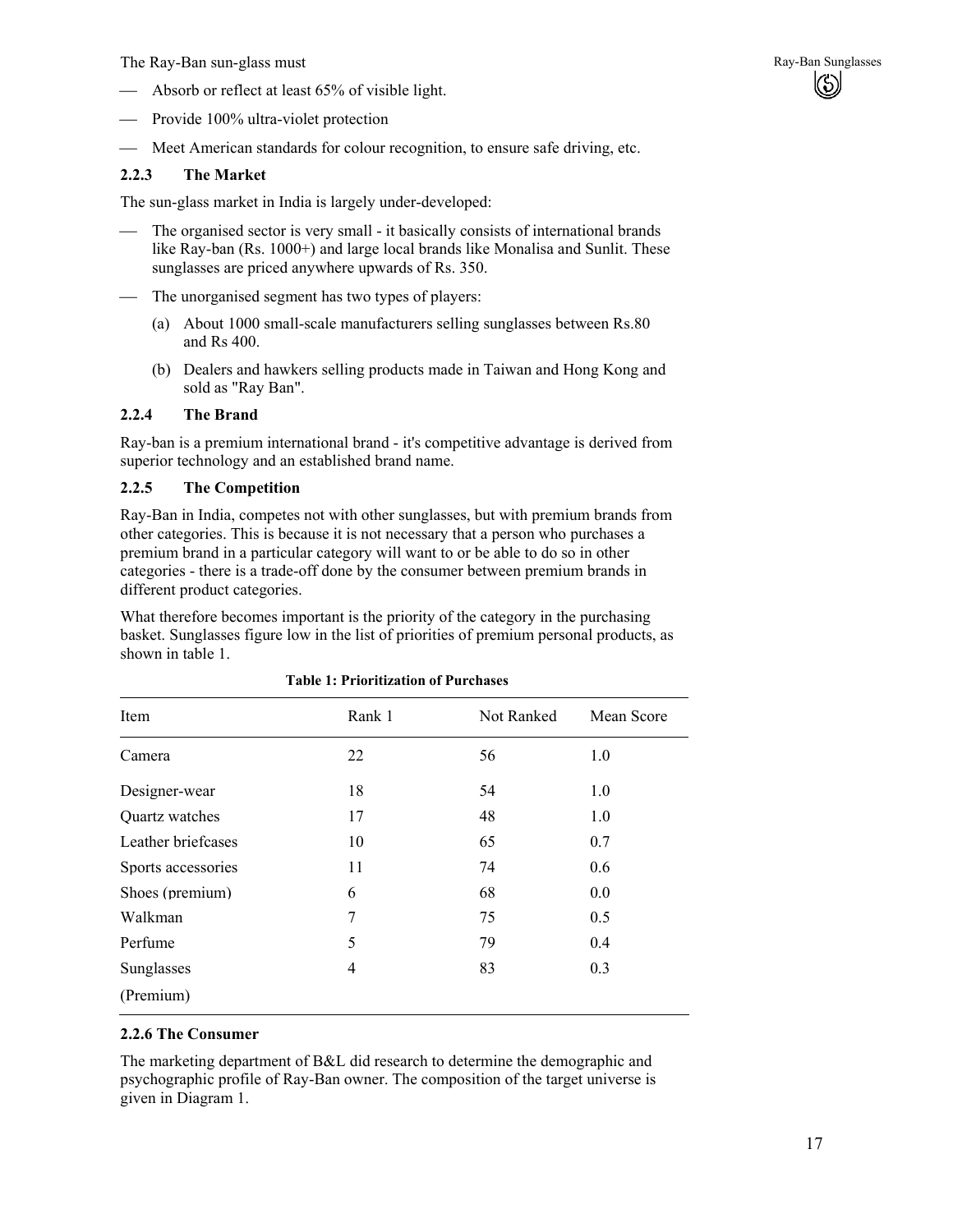#### Digram 1: Target Universe 15-45 yr. Olds/MHI Rs.2500+ = 100%



The Ray-Ban owner profile **is:** 

- Male 20-45 years, educated
- Businessman/executive/student
- More affluent (durable ownership, air travel, foreign trips)
- Likes to pamper self
- Early adopter of durable
- Fashion/style/appearance conscious
- Likes to be distinctive in a crowd
- A "Yuppy"or a "Puppy"

Table II gives the demographic profile and other characteristics of sun-glass owneers v/s Ray-ban owners v/s Non-owners (intending to buy a sun-glass at Rs. 501+) v/s Non-owners (not intending to buy).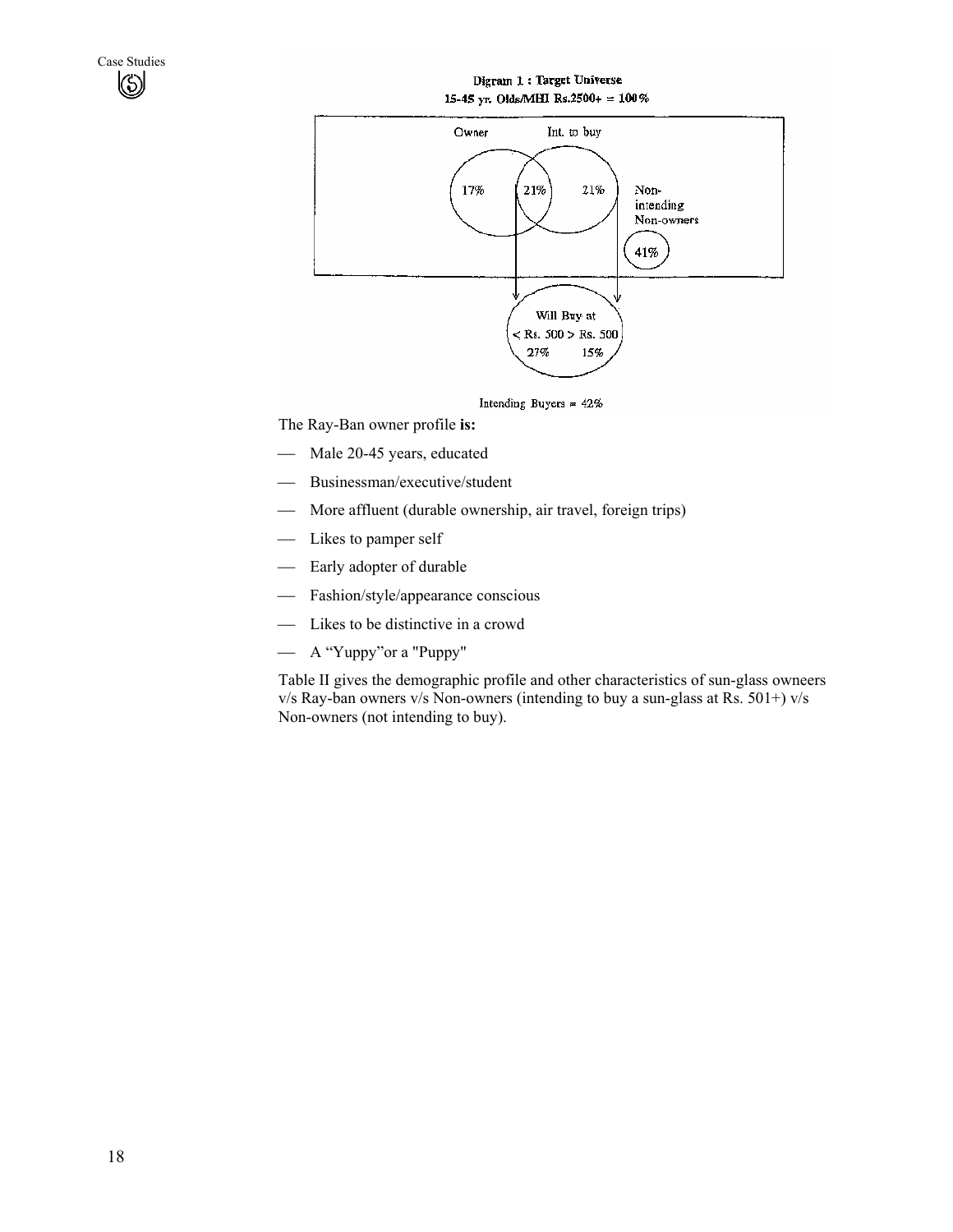Table II : Demographic Profile and Other Characteristics

Ray-Ban Sunglasses

|              | All<br>( %) | Owner<br>Any SG<br>(%) | Owner of<br>RB<br>(%) | Int. to buy<br>at Rs. $501+$<br>(%) | Not Int.<br>to buy<br>(%) |
|--------------|-------------|------------------------|-----------------------|-------------------------------------|---------------------------|
| Age          |             |                        |                       |                                     |                           |
| $15 - 19$    | 23          | 20                     | 15                    | 26                                  | 23                        |
| 20-24        | 19          | 21                     | 25                    | 26                                  | 16                        |
| 25-34        | 31          | 32                     | 36                    | 31                                  | 31                        |
| 35-45        | 26          | 27                     | 25                    | 17                                  | 29                        |
| Sex          |             |                        |                       |                                     |                           |
| Male         | 54          | 61                     | 92                    | 73.                                 | 51                        |
| Female       | 46          | 39                     | 8                     | 27                                  | 49                        |
| Education    |             |                        |                       |                                     |                           |
| Upto SSC/HSC | 34          | 23                     | 12                    | 26                                  | 24                        |
| College      | 20          | 18                     | 19                    | 23                                  | 17                        |
| Card/P.Card  | 35          | 43                     | 49                    | 33                                  | 42                        |
| Profession   | 9           | 14                     | 19                    | 17                                  | 15                        |
| Above PG     | I           | 1                      | ľ                     |                                     | 1                         |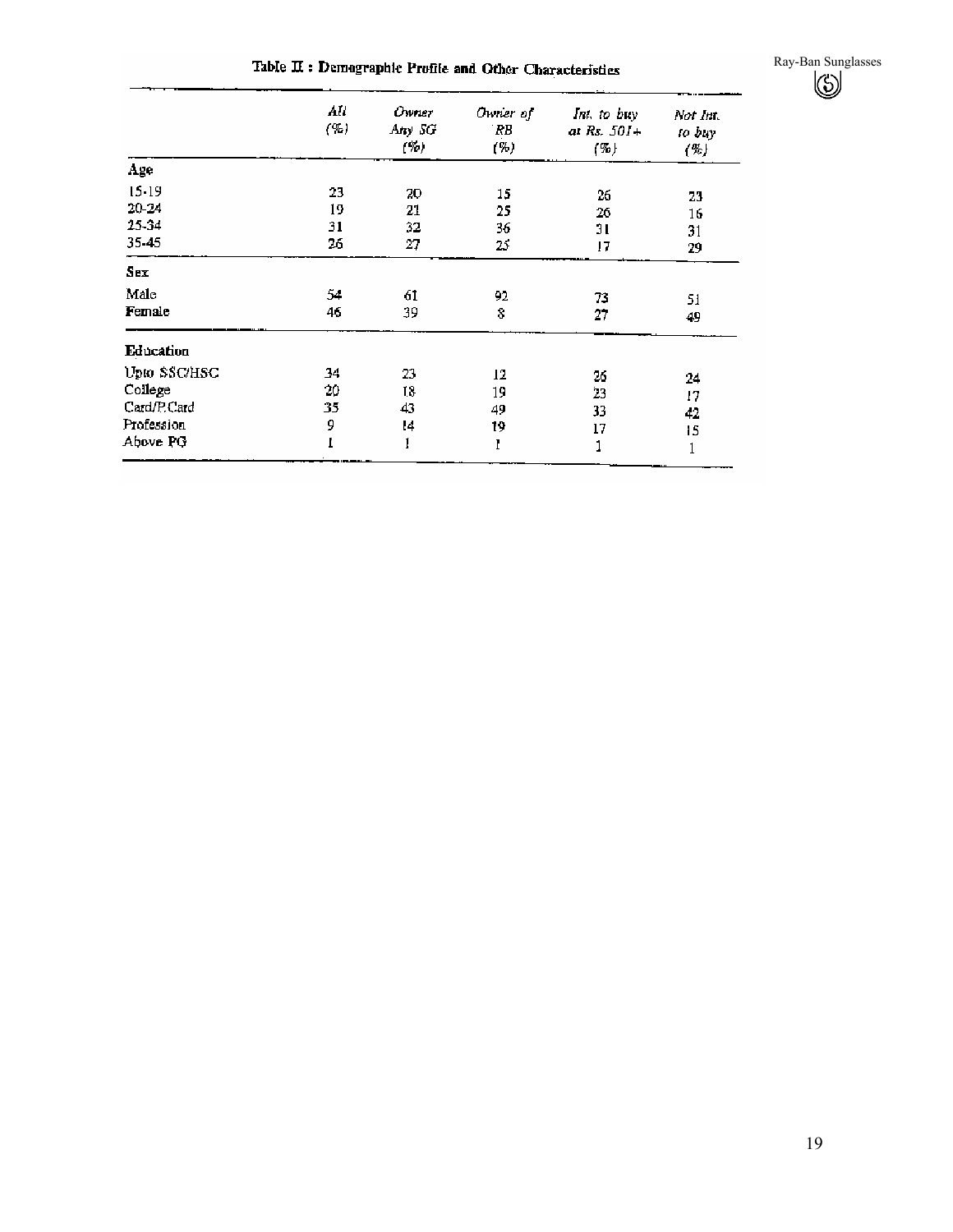

| Necessity                                                           | KB UWI<br>Not Int |
|---------------------------------------------------------------------|-------------------|
| -- Sunglasses are a necessity                                       | 86<br>89<br>78    |
| - Are generally worn in summer                                      | 69.<br>58         |
| -- UV rays are harmful to eyes                                      | 72<br>13<br>12    |
| Why worn                                                            | 10                |
| - Status symbol                                                     | 60<br>72<br>49    |
| - Essential for looking well dressed                                | 63.<br>75         |
| Pecr Pressure                                                       | 46                |
| - People would like me to wear sunglasses                           | 59<br>61<br>53    |
| - While choosing a brand like to do what people say<br>Type/Quality | 45<br>39<br>46    |
| - Plastic frames last longer                                        | 52<br>36<br>53    |
| - Plastic frames are trendier                                       | 61<br>49<br>63    |
| - Metals intellectual                                               | 59<br>77<br>50    |
| Wearing cheap sun-glasses harm the eyes                             | 83<br>82<br>80    |

## **2.3 THE NEED**

The marketing department of B&L has analyzed all the above data and arrived at the following conclusions:

A product change is not required because Ray-Ban are technologically superior in quality, and recognized by the consumer as such. The brand is seen as expensive, but the same consumer does pay as much of a premium for top-end brands in other product categories. Therefore there is a need for the communication to change this consumer perception of "Nice, but not necessary".

- Therefore value-for-money perception
- `Indian' as good as `imported'
- Ray-ban is more than a sun-glass
- Positive word-of-mouth

# **2.4 THE COMMUNICATION STRATEGY**

A typical planning cycle has five stages. Each of the stage, for Ray-ban has been analysed and the details are as follows: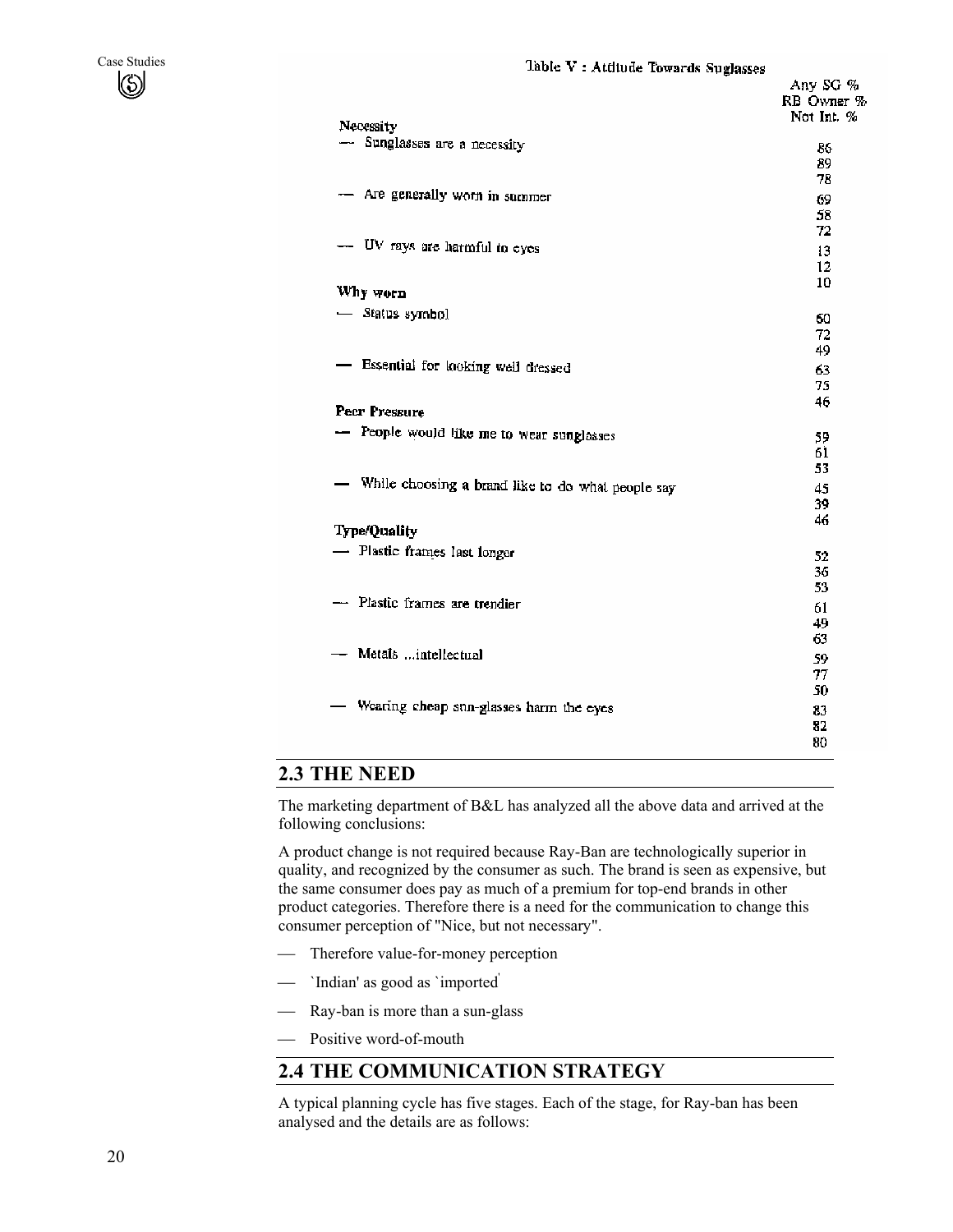## **2.4.1** Where are we in the market? **Ray-Ban Sunglasses Ray-Ban Sunglasses**

It is being estimated that the market size for sunglasses is about 80 thousand pairs. However, the penetration of this product is only 500,000 pieces, i.e. only 6% of the Target Group.

It was interesting to observe that the other personal goods had high penetration levels. For example, the quartz watches had 72% penetration and even the imported cameras had a penetration level of 24%.

Ray Ban (India) was not doing well and its sales for the period Jul-Dec 1992, were 28,000 units and for Jan-Dec 1993 were 110,000 units, only. In terms of pricing, the prices of Ray ban were not too high as compared to the imported sunglasses and the other personal goods.

| <b>Sunglasses</b>                    | Price Range (Rs.) |
|--------------------------------------|-------------------|
| <b>Sunglasses</b>                    | Price Range (Rs.) |
| <b>Sunglasses</b>                    | Price Range (Rs.) |
| Local                                | 150-400           |
| Local                                | 150-400           |
| Local                                | 150-400           |
| Pirate                               | 50-800            |
| Pirate                               | 50-800            |
| Pirate                               | 50-800            |
| Ray ban                              | 1,340-2,320       |
| Ray ban                              | 1,340-2,320       |
| Ray ban                              | 1,340-2,320       |
| Imported/Smuggled                    | 1,200-35,000      |
| Imported/Smuggled                    | 1,200-35,000      |
| Imported/Smuggled                    | 1,200-35,000      |
| Other Personal goods (Indian)        |                   |
| Other Personal goods (Indian)        |                   |
| Other Personal goods (Indian)        |                   |
| <b>Other Personal goods (Indian)</b> |                   |
| <b>Other Personal goods (Indian)</b> | 600-1,800         |
| Premium sports shoes                 | 600-1,800         |
| Premium sports shoes                 | 600-1,800         |
| Quartz watches                       | 500-10,000        |
| Quartz watches                       | 500-10,000        |
| Quartz watches                       | 500-10,000        |
| <b>Shirts</b>                        | 300-800           |
| <b>Leather Briefcases</b>            | 1,000-4,000       |
| Cologne                              | $60-1,300$        |
| Still Camera (Imported)              | 2,000-30,000      |
| Walkman                              | 800-3,000         |
| Woolen suit-length                   | 1,200-12,000      |

 $\left(\circlearrowright)$ 

In terms of Distribution, the Ray Ban Sunglasses were available is more than 50 percent (170 out of 310) class I towns. However of out-lets were the opticians shops.

#### **2.4.2 Where are we in the mind of our consumer?**

Sunglasses were generally seen as Eye-wear (Fashion), and not Eye-care (protection). Even the eye-care role was perceived as "block glare and dust". Perhaps it is because of these reasons the Ray ban sunglasses were low on priority v/s other fashion goods, like; designer apparel, quartz watch, camera (imported), cologne, leather briefcase, walkman, premium sports shoes, sports accessories.

The awareness about the brand is low (36 percent). Even those who were aware, had a diffused image. Most of them felt that the prices are high and for such a high price, they do not see any clear rational benefit.

### **2.4.3 Why are we there?**

The reasons could be many. Let us examine each.

**Distribution - the fishing net:** Is it too small? As only 450 opticians are being serviced, out of 10,000 available. Perhaps, we are fishing in the wrong sea also. We have only 50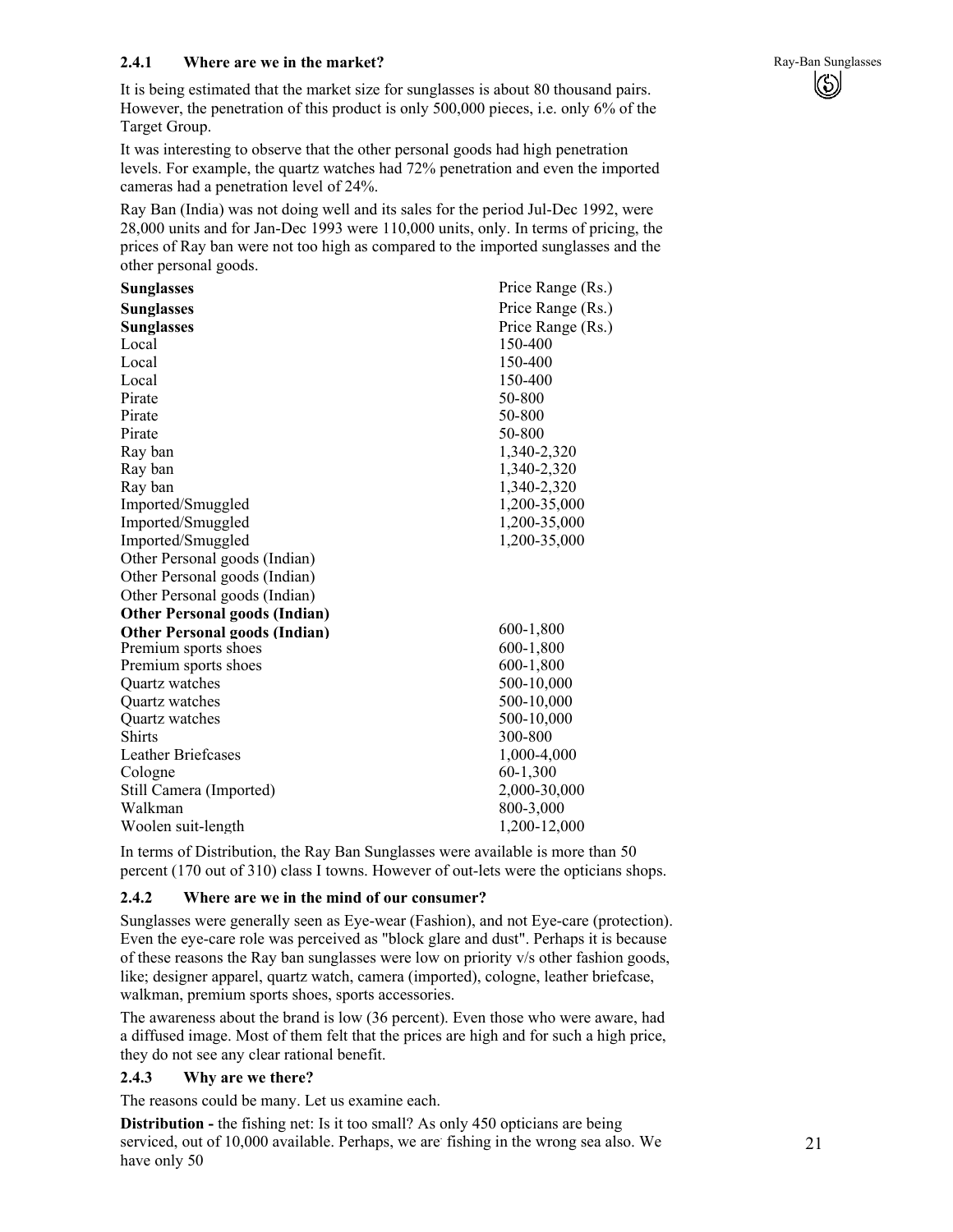Case Studies non-opticians outlets as against 450 opticians. More importantly, we are wrong on the core benefit as we are selling "Eye-wear" in an "Eye-care" ambience?

> The distribution system thus adopted is distancing us from our consumers and restricting the enquiry levels. The low enquiry levels are hi fluencing the low margins and low R.O.I. which in-turn affecting the dealer involvement, oecause of lower enquiry to sales conversion. Dealer motivation could be lacking at a phase when our market is in its infancy and needs high dealer push.

**Pricing :** For all other personal goods or commodities, the customers have a basic and rational need for an intrinsic benefit. Also, the consumer weaned from `commodity' to `brand' for a marginal premium and therefore smart companies introduce luxury/premium sub-brands, only after the success of entry-level brands. There are many such examples, like, Bata -to- Hush Puppies, Titan -to- Royale, Wings -to- Blue Lagoon, etc.

However, in the case of Ray-Ban, the customers have a low perceived need for the product, with the availability of low-cost options. Therefore, the suggestions is that there is a need for concept selling at high entry price.

**Communication:** Mere were quite a few inconsistencies in the launch campaign. Firstly, the creative strategy was altered. In line with its international image, the launch campaign tried to create associations with "Power/Success". But the follow-up advertising shifted focus to rational performance benefits, creating a diffused positioning?

Secondly, the media selected had low reach amongst the target group in the Non-Metro cities, resulting into a low awareness of Ray Ban?

Thirdly, "discount" sale and promo items used by Delhi dealers were not synergistic with Ray ban image.

Finally, the product related problems created a negative `word-of-mouth' to an extent that Ray Ban's value was suspected.

#### **2.4.4 Where do we want to be?**

The Marketing objectives, for Ray Ban were to have a greater share of the `personal goods' market in India. It was targeted to achieve a sale of 200,000 units, through a stronger and focused campaign aimed at creating a brand values in the select target segments. It was also felt necessary to overcome price - sensitivity of consumer and shield Ray Ban from future international competition.

#### **2.4.5 How do we get there?**

It was proposed to broaden the product range. Starting with the *Wayfarers* at the lower end of the market for teens/women and on the other extreme the *General* in a price range of Rupees 8000/-. By doing so the company can expand the market and protect the market from the multinational brands. Other models - *Leathers, Fashion Metal, Shooter* are for the variety.

More importantly, better quality should be ensured and frame problems must be eliminated, which, in the past, created a negative WOM.

There is also a need to build showroom traffic for existing outlets. This can be achieved through innovative consumer promos, contests, etc.

In the long run, for better display opportunity, the distribution strategy should shift focus to non-optical outlets, This in-turn, might induce trials and trials may result in sales.

To increase the dealer motivation, it was proposed to organize conferences, performance awards, in addition to providing selling aids at outlet.

|                                         | Our Market: The Consumer ---- Redefined |                                 |                                         |  |
|-----------------------------------------|-----------------------------------------|---------------------------------|-----------------------------------------|--|
| Salaried                                | Self Employed                           | <i>Businessmen</i>              | <b>Uniformed Services</b>               |  |
|                                         |                                         | <i>Shopkeepers</i>              | (Officers)                              |  |
| Executive<br>Professional<br>Bureaucrat | Doctor<br>C.A.<br>Lawyer                | Small-business<br>Industrialist | Armed Forces<br>Police<br>Para-military |  |
| Total 3,40,000                          | 3.00.000                                | 14.30.000                       | 2,00,000                                |  |

# **Our Market: The Consumer --•- Redefined**

Let us take a close look at each of the segment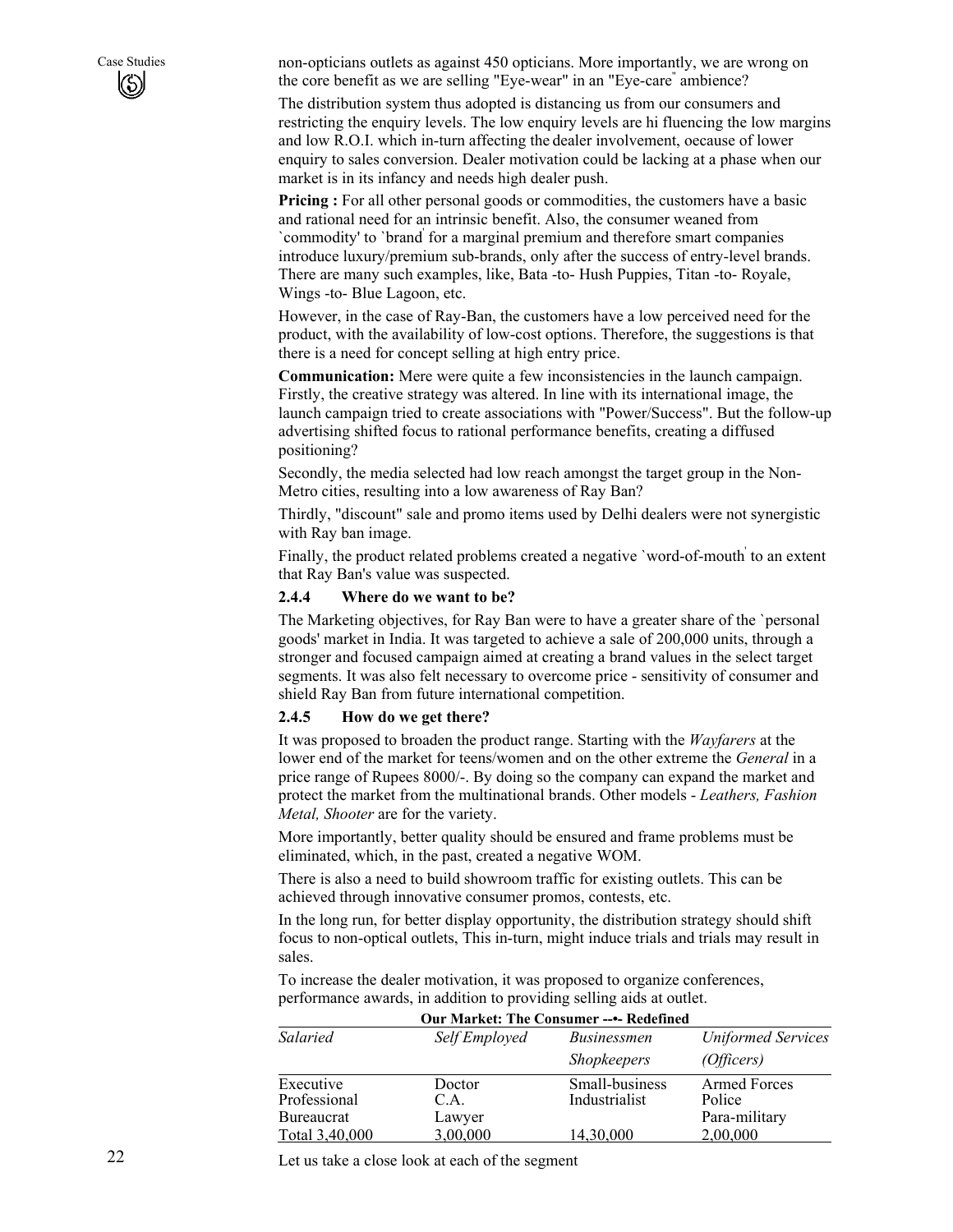## **I.** Salaried Executive/Professional Ray-Ban Sunglasses **Ray-Ban Sunglasses** Ray-Ban Sunglasses

 $\left(\mathrm{\S}\right)$ 

Success in career for financial security, social respect and status are their motivations in Iife..A majority of them draw hedonistic pleasures by smoldng, drinking, looking attractive (clothing, shoes, cologne, fitness, etc.) and having a 'luxurious' lifestyle but they get a taste of it on company' s expense. Their 'want' Portfolio is as follows:

| <b>Personal</b>                |                                        |                                               | <b>Household</b>                       |                                      |
|--------------------------------|----------------------------------------|-----------------------------------------------|----------------------------------------|--------------------------------------|
| <b>Self</b>                    | Wife                                   | <b>Children</b>                               | <b>Entertainment Others</b>            |                                      |
|                                | <b>Consumables/Recurring expenses</b>  |                                               |                                        |                                      |
| Liquor<br>Cigarettes           | Clothes<br>Pocket money                | Health<br>Education                           | Partying<br>Eating out                 | Transport (Petrol)<br>Rent for house |
| Cologne                        | Shoes                                  | Clothes                                       | Visiting                               | Outstation                           |
| Toiletaries                    | <b>Bags</b>                            | Shoes                                         | Relatives<br>Picnic/Holiday Telephone  | Travel                               |
| Clothes                        | Cosmetics                              | <b>Toys</b>                                   | Club<br>membership                     | Servant                              |
| <b>Shoes</b><br>Health/Fitness | Toileteries<br><b>Beauty Saloon</b>    | Pocket money<br>Toileteries<br>Health/Fitness |                                        | Food                                 |
| <b>Durables</b>                |                                        |                                               |                                        |                                      |
| Sports                         | Jeweller                               | Watch                                         | TV                                     | Cooler                               |
| Accessories                    |                                        |                                               |                                        |                                      |
| <b>Briefcase</b>               | Personal<br>Appliances<br>(hair dryer) | Cycle                                         | <b>VCR</b>                             | Air-conditioner                      |
| Walkman,.                      |                                        | Watches                                       | Two-in-one<br>(music-system)<br>Camera | Heater                               |
| Watches                        |                                        |                                               |                                        | Fridge                               |
| Sunglasses                     |                                        |                                               |                                        | Gas Stove                            |
| Pen                            |                                        |                                               |                                        | Oven                                 |
| Travel bags                    |                                        |                                               |                                        | Furniture                            |
|                                |                                        |                                               |                                        | Food processor                       |
|                                |                                        |                                               |                                        | Furnishings                          |
|                                |                                        |                                               |                                        | Crockery                             |
|                                |                                        |                                               |                                        | Cutlery                              |
|                                |                                        |                                               |                                        | <b>Bath Fittings</b>                 |
|                                |                                        |                                               |                                        | Geyser, tiles etc.                   |
|                                |                                        |                                               |                                        | Car/Scooter                          |
|                                |                                        |                                               |                                        | Washing M/C                          |
|                                |                                        |                                               |                                        | <b>Water Purifier</b>                |

However, the, executive's 'Dilemma' is that they have limited disposable income which is in adequate to satisfy their too many needs and wants. They are challenged by inflation on one hand and introduction of newer and better products, in established and familiar product categories.

They can't afford an indulgence that calls for high immediate pay-out. Once married, indulgence products for self take even lower priority. Still the Executive. is a Ray-Ban prospect. They are likely to be in early 30's and a DINK (Double income no kids). To such a segment, there is a need to push Ray-Ban from purely an indulgence product to, also a 'need<sup>'</sup> product, and in view of their monetary constraints we cannot expect a larger number of them a buyer of Ray-Ban.

## **2. The Self-employed Professional**

They are characterized by higher education with the independence and creativity to 'create their own world, who resisted the easy option of corporate job. Some of them have the ability to influence powerful people, like politicians and industrialists and reap the rewards of money and connections without the risk, otherwise inherent in business. They cannot afford to antagonize irksome clients, but they have the option of not to work for them. They value the self-respect of their fellow professionals and would like to hold office in their industry' s Association or Federation.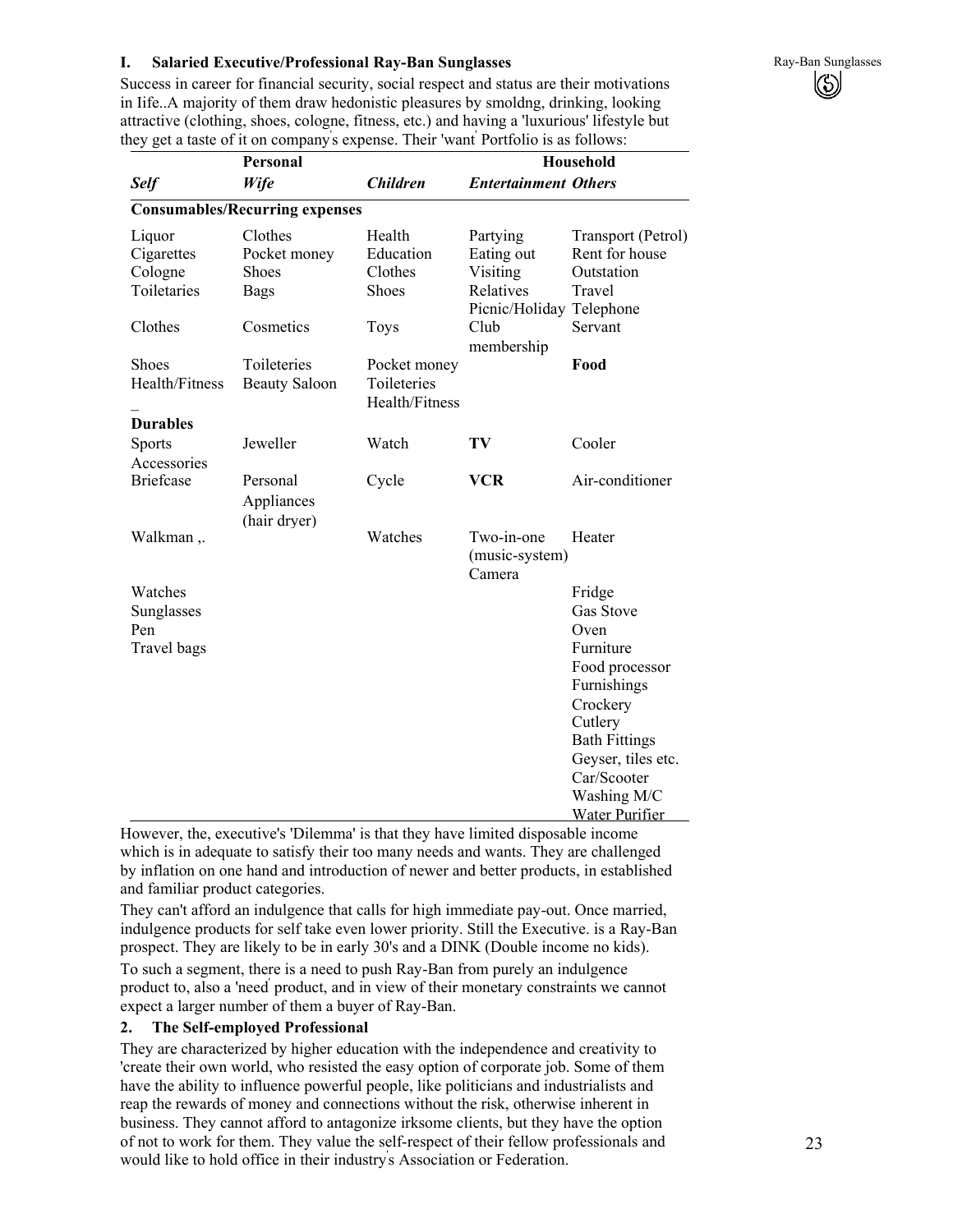Case Studies However, the things that make his work easier are the air-conditioned office, luxury car, good office furniture, cordless and cellular phones, credit cards, overseas holiday, etc. They enjoy these things for their own sake and they are not exhibitionists.

> They are very conscious of their health because For them, time is money and the cost of sickness can, therefore, be loss of earnings in addition to medical costs. Their mind is sharp because their work requires constant analysis. In brief, a self-employed professional is a good prospect of Ray-ban due to the following reasons:

Highly educated (post graduate)

High disposable income

Respectable in society

Value conscious buyer -.makes intelligent choices

#### **3. The Trader -- Entrepreneur**

Hiving achieved success from scratch without the benefit of higher education, *he* has the confidence of his instinctive commercial skills. He has achieved monetary security and he now nurses the dream of a business empire that his son will help realize, like Birlas, Tatas and Ambanis.

His psychological insecurities like, respect and acceptance in society for himself and his family, however, are yet to be overcome. His money is for admitting his children into the `right' schools, his wife into the right kitty party, and himself into Lions/Rotary club or a trade body or into local politics.

His prize possessions include a house and a car which are sufficient to communicate his individuality. He has the money power to surmount the power of that section of the salaried class that influences his business, like the Bureaucrat, the Purchase Manager, the Police etc. He has a disguised contempt for them and thinks tha they can be `bought' .

To him his employees, are people who must be used and yet guarded against because they are ungrateful souls who will leave him for a few pieces of gold, or worse, steal from him. His desire for respect makes him place a premium on his employees' loyalty over their ability. He is the latter-day feudal overlord in his small kingdom.

He envies and respects the self-employed professionals' ability to use their brains to solve' his problems and make money "off him". His Chartered Accountant, Lawyer and Doctor are therefore desirable social peers for him, as well.

His ego is nurtured, not by his appearance but by his wealth and his power over people. If at all he exercises, its because of his doctor' s advice and not for his women. He knows that if not more than by good looks, women can he attracted by money and power as much. Therefore he thinks, *'if you've got the power you don't have to be pretty' .* 

As Ray Ban prospect, a shopkeeper, small-business owner or industrialist is not really aware of Ray-Ban - especially in non-metro towns, where the potential lies. They do not see Ray-Ban as being part of his "power" accessories. This segment is high " potential in waiting" but can be tapped. As this segment is characterized by low education, high disposable income and a need to display wealth because of an inner drive to achieve respectability.

#### **4. The Uniformed Adventurer**

There are quite a few in this segment. Let us examine each of them.

**4.1 The Officer:** The idealist. The Romantic Warrior. The Protector. The Leader of Men in a Man's World. A Comrade-in-arms. The fountain head of cultural icons that the `Civvies' (Civilians) embraced so realidy. His prize possessions are the jeep, the parajacket, the lace-up boot, the haversack, the gun, the cravat, and the Ray-Bans.

**4.2 The Gentleman:** Chivalrous dutiful, honourable, impeccably behaved, a stickler for ' punctuality' and discipline. An extrovert, a socializer and a ` charmer' of women. A repository of British culture and expects meals to be eaten with a fork and knife.

**4.3 The Misfit:** "Civvies" are people he looks down on and, therefore, life amongst them is a traumatic experience. Nothing works without bribery. The respect he gets as his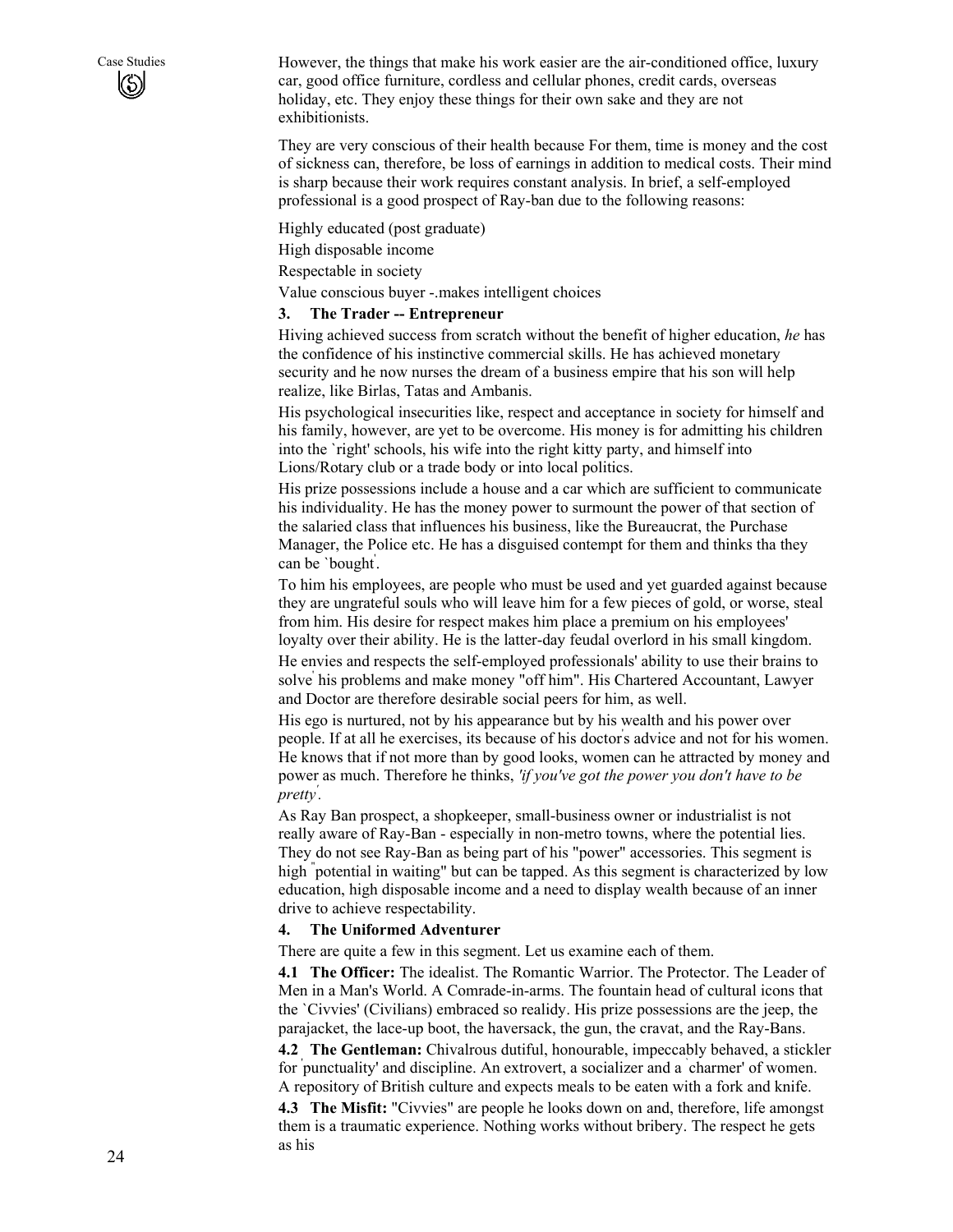

The trader is the archetypal Adulterating Expert, the Young Professional an Overpaid Smooth Talker, the bureaucrat a Pompous Pen-Pusher and the businessmen or industrialist a Ruthless Wheeler-Dealer who in connivance with the "Polician" is selling everything he almost gave his life to protect.

All of them would speed past a dying road-accident victim-callously and thus leave one of ` their own' too (A Civvie) to be saved by the Fauji.

The Fauji saves `Civvies' from floods, and earthquakes and also risks his life to keep them from killing each other, because the police - the politicians are inefficient and corrupt. They strongly believe that the country can run properly if handed over to the forces.

**4.4 Uniformed Officer :** Lastly the Uniformed Officer, for whom is a Ray Ban part of the uniform, b lit because of low disposable income (except Police), as Ray Ban prospect, they are "pre-mild" but cannot afford type

# **2.5 DISCUSSION QUESTIONS**

As the marketing chief of B&L, or as the brand manager of Ray-Ban, critically analyse the proposed communccation strategy.

- Q.l Do you think that the prapositions made by the agency have a strong `consumer insight'?
- Q.2 By carefully studying the data about the Indians Consumer Market, given in the Annexure 2.1, develop the profile of a segment at which you would like to target Rayban. Give reasons/justifications also.
- Q.3 If your budget is limited and you wish to re-launch Ray-Ban for the coming season, what would be your communication objective(s) and how would you go about achieving it (them).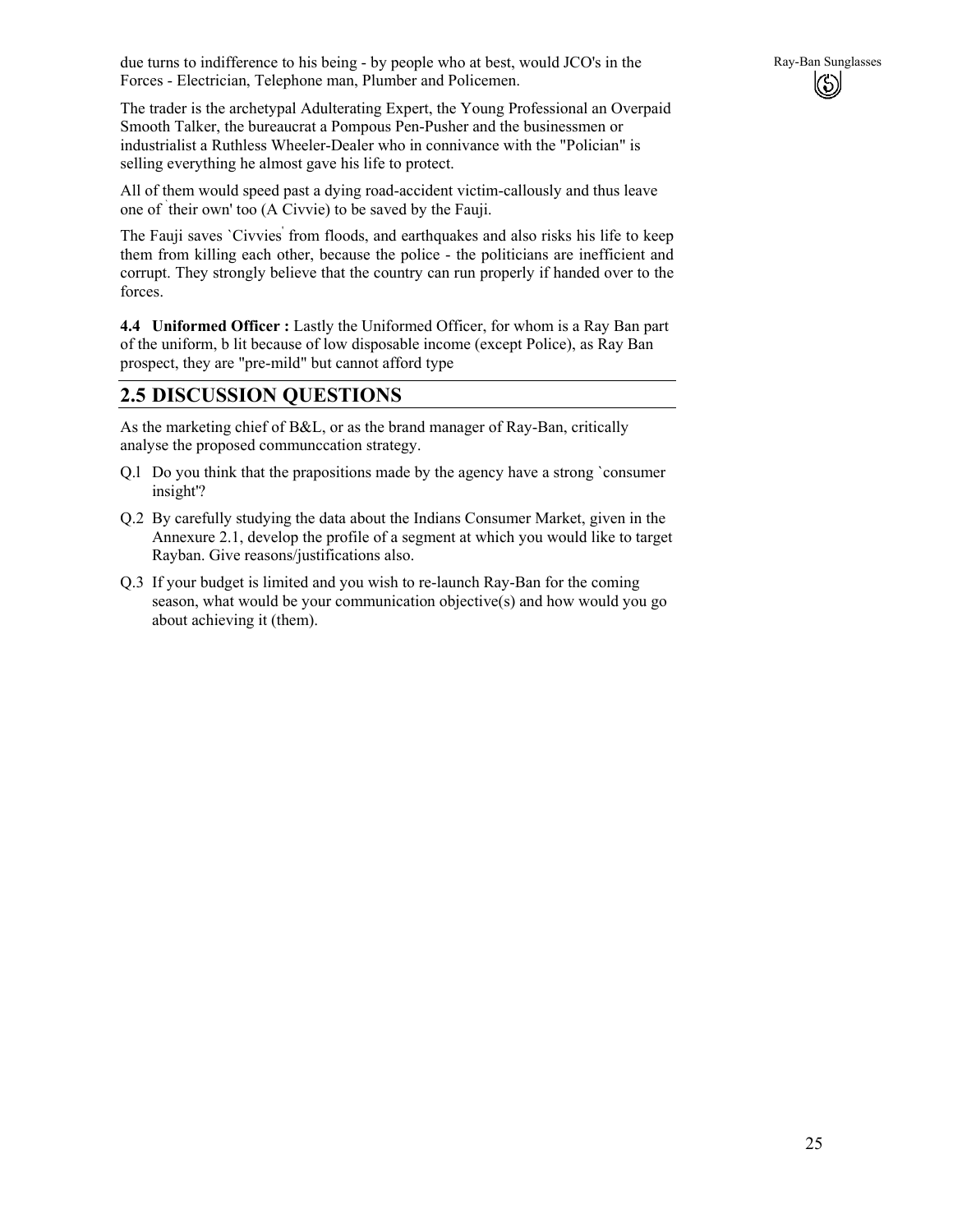| Annexure 2.1 |  |
|--------------|--|
|--------------|--|

Maharashtra

Manipur

|  | Table 1                    |
|--|----------------------------|
|  | India : Basic Demographics |

| Population (in millions 846   |  |
|-------------------------------|--|
|                               |  |
|                               |  |
|                               |  |
|                               |  |
|                               |  |
| Villages (inhabited)  627,000 |  |
|                               |  |
|                               |  |
|                               |  |
|                               |  |
|                               |  |
|                               |  |
|                               |  |

Meghalaya  $1.8\,$ 49.0 18,6  $0.7$ Mizoram  $_{\rm NA}$ 46.1  $1.2$ Nagaland 61.6  $17.2$ Orissa 31.7 49,0 13.4 Punjab 20.3 58,5 29.5 Rajasthan 44.0 38.6  $22.9$  $\mathbf{NA}$  $\operatorname{\mathbf{S}ikkim}$  $0,4$  $9.1$ Tamil Nadu 55.9 62,7 34.2 Tripura 60,4  $2.8$ 15,3 Uttar Pradesh 139.1 41.6 19,8 West Bengal 57.7 27.5 68.1 India 846.5 52.0 25.7

78.9

 $1.8$ 

64.9

59.9

38.7

27.5

(Source: Census 1991)

\* Official projection and not census estimate.

Table 4 Estimated Number of Household

## by Income Groups - 1993-94

|                          | Households      |                              |                  |
|--------------------------|-----------------|------------------------------|------------------|
|                          | Urban           | Rural                        | Total            |
|                          | mn.             | mn.                          | mn.              |
| Income Groups (Rs. p.a.) |                 |                              |                  |
| $Low$                    | 15.8            | 74.74                        | 90.54            |
| (Upto 20,000)            | (36.7)          | (65.4)                       | (57.5)           |
| Lower middle             | 14.22           | 26.46.                       | 40.68            |
| (20,001-40,000)          | (33.1)          | (23.1)                       | (25.6)           |
| Middle……                 | 7.35            | 8.62                         | 15.97            |
| $(40,000 - 62,000)$      | (17.1)          |                              | $(7.5)$ $(10.2)$ |
| Upper Middle             | 3.38.           | 2.86                         | ለ 24.            |
| $(62,001 - 86,000)$      | (7.0)           | (2.5)                        | (3.9)            |
| High                     | 2.27            | 1.62                         | 3.89             |
| (above 86,001)           | (100.0)         | $(100.0)$ $(100.0)$          |                  |
| Total                    | 43.0<br>(100.0) | 114.3<br>$(100.0)$ $(100.0)$ | 157.3            |
|                          |                 |                              |                  |

Based on studies by National Council of Applied Economic Research, New Delhi

Figures in brackets indicate percentage share to total

\* Persons per household as per 1991 Census (excluding Assam and J&K) :  $5.52\,$ 

| ** The base for establishing literacy rate<br>is population aged 7 years and above |
|------------------------------------------------------------------------------------|
| (Source: Census 1991)                                                              |
| Table 2                                                                            |
| Distribution of Adults - Agewise                                                   |

\* Excluding Jammu & Kashmir

| Age<br>group | Population<br>(million) | Percentage |
|--------------|-------------------------|------------|
| 12-14        | 64.74                   | 9.8        |
| 15-19        | 90.58                   | 13.7       |
| 20-24        | 85.0                    | 12.9       |
| 25-34        | 145.91                  | 22.1       |
| 35-44        | 108.22                  | 16.4       |
| 45.54        | 76.85                   | 11.6       |
| $55+$        | 89.62                   | 13.6       |
| Tatal        | 660.93                  | 100.0      |

(Source: IRS 1998)

Note:

Table 3 Statewise Population and Literacy Level

| State            | Population<br>(mn) | Literacy<br>[evel(%) | Urban<br>$p$ opu. $(\%)$ |
|------------------|--------------------|----------------------|--------------------------|
| Andhra Pradesh   | 66.5               | 44. I                | 26.9                     |
| Arunchal Pradesh | 0.9                | 58.O                 | 12.8                     |
| Assam            | 22.4               | 52.9                 | 11.1                     |
| Bihar            | 86.4               | 38.5                 | 13.1                     |
| Delhi            | 9.4                | 75.0                 | 89.9                     |
| Goa              | 1.2                | 75.5                 | 41.0                     |
| Guiarat          | 41.3               | 61.3                 | 34.5                     |
| Haryana          | 16.5               | 55.8                 | 24.6                     |
| Himachal Pradesh | 5.2                | 63.9                 | 87                       |
| Jammu & Kashmir" | 7.7                | NA                   | 23.9                     |
| Karnataka        | 45.0               | 56.0                 | 30.9                     |
| Kerala           | 29.1               | 89.8                 | 26.4                     |
| Madhya Pradesh   | 66.2               | 44.2                 | 23.2                     |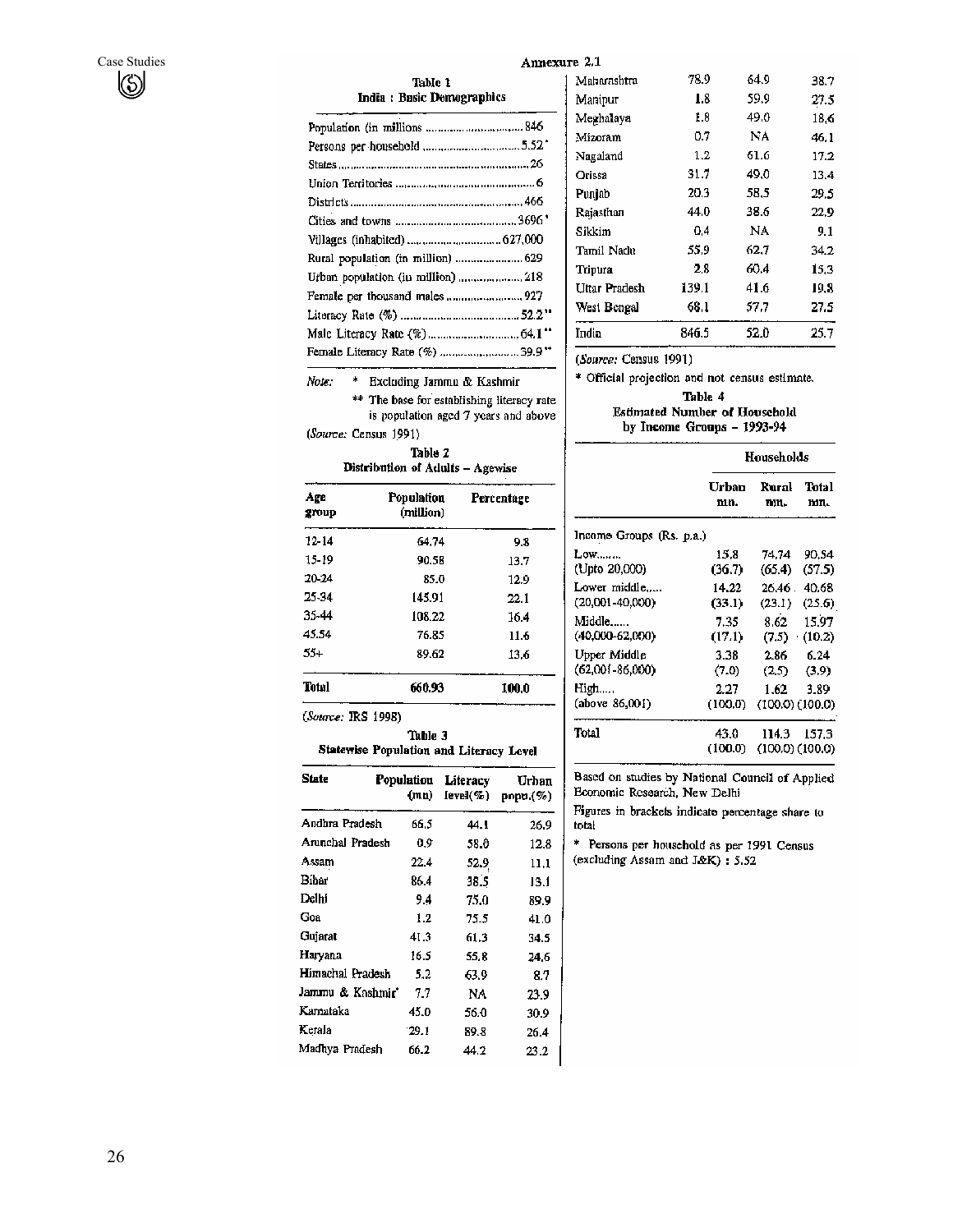# Ray-Ban Sunglasses  $\circledS$

#### Table 5 Estimated Number of Individuals by Income Groups

|                        | Individuals      |                  |                              |
|------------------------|------------------|------------------|------------------------------|
|                        | Urban<br>(000's) | Rural            | Total<br>$(000's)$ $(000's)$ |
| Income Groups (MHI Rs) |                  |                  |                              |
| Upto 1,000             | 23               | 207              | 230                          |
|                        | (13)             | (43)             | (35)                         |
| $1,001$ to $2,000$     | 45               | 156              | 202                          |
|                        | (25)             | (33)             | (31)                         |
| 2,001 to 3,000         | 41               | 64               | 105                          |
|                        | (23)             | (13)             | (16)                         |
| 3,001 to 5,000         | 38               | 30               | 68                           |
|                        | (21)             | (6)              | (10)                         |
| 5,001 to 8,000         | 19               | 8                | 28                           |
|                        | (11)             | (2)              | (4)                          |
| $8,001 +$              | 9                | з                | 12                           |
|                        | (5)              | $\left(1\right)$ | (2)                          |
| Not disclosed          | 4                | 10               | 14                           |
|                        | (2)              | (2)              | (2)                          |
| Total                  | 180              | 480              | 660                          |
|                        | (100)            | (100)            | (100)                        |

(Source: IRS. 1998)

Figures into 1220<br>Figures in brackets indicate percentage<br>Table 6<br>Population of All Principal Citles<br>(Above 0.5 million Population)

| <u> Andreas Andreas and Andreas Andreas Andreas Andreas Andreas Andreas Andreas Andreas Andreas Andreas Andreas A</u> |  |
|-----------------------------------------------------------------------------------------------------------------------|--|
|                                                                                                                       |  |
|                                                                                                                       |  |
|                                                                                                                       |  |
|                                                                                                                       |  |
|                                                                                                                       |  |
|                                                                                                                       |  |
|                                                                                                                       |  |
|                                                                                                                       |  |
|                                                                                                                       |  |
|                                                                                                                       |  |
|                                                                                                                       |  |
|                                                                                                                       |  |
|                                                                                                                       |  |
|                                                                                                                       |  |
|                                                                                                                       |  |
|                                                                                                                       |  |
|                                                                                                                       |  |
|                                                                                                                       |  |
|                                                                                                                       |  |
|                                                                                                                       |  |
|                                                                                                                       |  |
|                                                                                                                       |  |
|                                                                                                                       |  |
|                                                                                                                       |  |
|                                                                                                                       |  |
|                                                                                                                       |  |

| Salem proponentamental components and proposed 578 |
|----------------------------------------------------|
|                                                    |
|                                                    |
|                                                    |
|                                                    |
|                                                    |
|                                                    |
|                                                    |
|                                                    |
|                                                    |
|                                                    |

(Source: Statistical Outline of India, 1996-97, Tata Services)

#### Table 7 Urban Households by Town Class

| Town Class                 | No. of HH (mm) | %     |
|----------------------------|----------------|-------|
| Top 8 metros               | 12.9           | 26.6  |
| Other 1 million +towns     | 5. I           | 10.6  |
| $0.5-1.0$ million +towns   | 4.4            | 9.0   |
| $0.1 - 0.5$ million +towns | 10.3           | 21.2  |
| Below 0.1 million +towns   | 15.8           | 32.6  |
| Total                      | 48.5           | 100.0 |
|                            |                |       |

Note: Excluding J&K

(Source: NRS, 1997)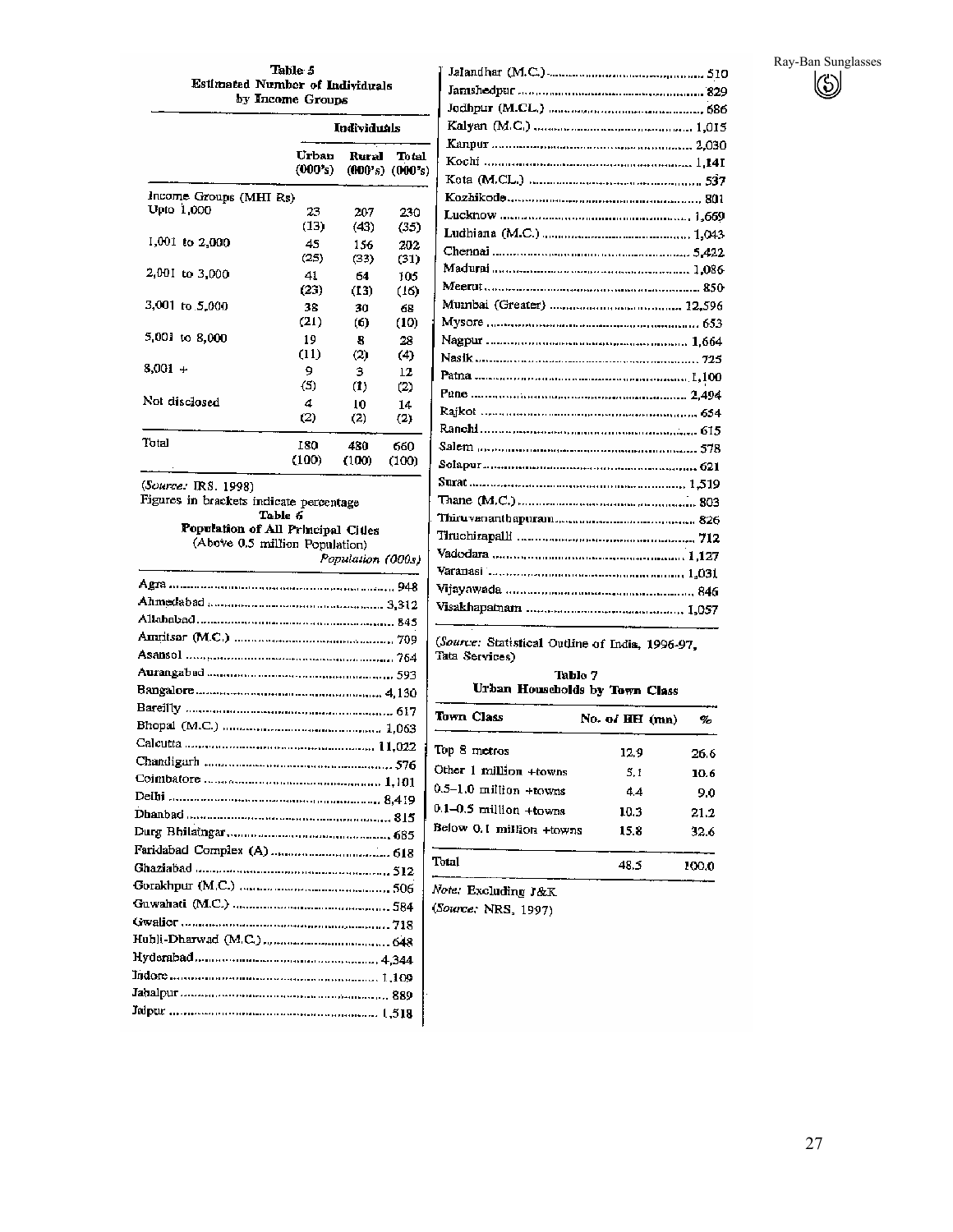#### Table 8 Distribution of Urban Households by SEC - Zonewise

| Est. HH<br>(000s) | North | East<br>11935 8080 | West | South<br>14379 14217 48611 | Total |
|-------------------|-------|--------------------|------|----------------------------|-------|
| SEC               | 96    | %,                 | g,   | q,                         | %     |
| А                 | 14    | 13                 | 11   | 9                          | 12    |
| в                 | 19    | 18                 | 17   | 16                         | 18    |
| с                 | 20    | 19                 | 22   | 21                         | 20    |
| D                 | 20    | 22                 | 23   | 24                         | 22    |
| E                 | 26    | 28                 | 26   | 29                         | 28    |
| Total             | 100   | 100                | 100  | 100                        | 1M)   |

(Source: NRS, 1997)

Table 9

Distribution of Urban Households by Monthly Household Income - Zonewise

| Est HH<br>(000s) | North<br>11935 | <b>East</b><br>8080 | West<br>14379 | South<br>14217 | Total<br>48611 |
|------------------|----------------|---------------------|---------------|----------------|----------------|
| MHI (Rs.)        | œ,             | ĢБ                  | ℀             | 95             | o,             |
| Upto 1000        | - 9            | 18                  | 9             | 23             | 15             |
| $1001 - 2000$    | 28             | - 25                | 25            | 31             | 28             |
| $-2001 - 4000$   | 35             | 30                  | 37            | 28             | 32             |
| 4001-6000        | 16             | 15                  | 17            | 11             | 14 -           |
| 6001-10000       | 8              | я                   | 8             | s              | 7              |
| $10001 +$        | 4              | - 3                 | 6             | з.             | 4              |
| Total            | 100            | 100                 | 100           | 100            | 100            |

(Source: NRS, 1997)

#### Table 10 Distribution of Rural Individuals. by SEC - Zonewise

| Est. Adults<br>$12+$ (mn.)<br>Sec. | North<br>135<br>÷. | East<br>131<br>瓴 | West<br>101<br>$\%$ | South<br>113<br>o, | Total<br>480<br>% |
|------------------------------------|--------------------|------------------|---------------------|--------------------|-------------------|
| Rı                                 | 2                  | 2                |                     | 2                  | 2                 |
| R2                                 | 9                  | 4                | 5                   | 5                  | 6                 |
| R3                                 | 27                 | 21               | 30                  | 37                 | 29                |
| R4                                 | 62                 | 74               | 64                  | 56                 | 64                |
| <b>Total</b>                       | 100                | 100              | 100                 | 100                | 100               |

R1, R2, R3, R4 stands to SEC classification of rural households.

(Source: IRS, 1998)

Table 11 Distribution of Rural Individuals by Monthly household Income - Zonewise

| Est.Acults  | North | Enst | West . | South | Total |
|-------------|-------|------|--------|-------|-------|
| $12+$ (mn.) | 135   | 131  | ю      | нз    | 48O   |
| MHR(Rs.)    | т,    | 9.   | %      | ą,    | %     |
|             |       |      |        |       |       |

| 11 | 15 | 11 | 12.               | 18  |
|----|----|----|-------------------|-----|
| 59 | 56 | 56 | 52                | 56. |
| 30 | 29 | 33 | 36                | 25  |
|    |    |    | 10A<br>10A<br>100 |     |

(Source: IRS, 1998)

#### Table 12 Purchase of Consumable Products Annual - Urban

| Category            | Per thousand households |
|---------------------|-------------------------|
| Toothpaste          | 621.2                   |
| Talcum Powders      | 618.2                   |
| Face Creams         | 272.3                   |
| Shampoo             | 262.6                   |
| Toilet soaps        | 987.1                   |
| Cooking medium oils | 929.7                   |
| Тея                 | 881.1                   |
| Washing Powders     | 695.3                   |
| Washing Cakes       | 933.8                   |
| Vanaspati           | 460.8                   |
| Leather Footwear.   | 517.9                   |
| Casual Footwear     | 557.1                   |
| Electric Bulbs      | 741.1                   |
| Biscuits            | 447.3                   |
| Lipsticks           | 138.9                   |
| Nail Polish         | 104.8                   |
|                     |                         |

(Source: Indian Market Damographics 1996, NCAER)

Table 13 Parchase of Consumer Durable Products Annual - Urban

| Category           | Per thousand households |
|--------------------|-------------------------|
| Bicycle            | 42.0                    |
| Radio (portable)   | 22.3                    |
| Television (B&W)   | 38.9                    |
| Television Colour  | 20.5                    |
| Pressure Cookers   | 40.8                    |
| Electric Irons     | 31.8                    |
| Mixer/Grinders     | 30.7                    |
| Cassette Recorders | 63.6                    |
| Refrigerators      | 27.3                    |
| Scooters           | 13.8                    |
| Mopeds             | 6.1                     |
| Motorcycles        | 5.2                     |
| <b>VCR/VCP</b>     | 3.2                     |
| Wshing Machine     | 16.2                    |
| Celling Fans       | 22.0                    |
|                    |                         |

(Source: Indian Market Demographics 1996 NCAER)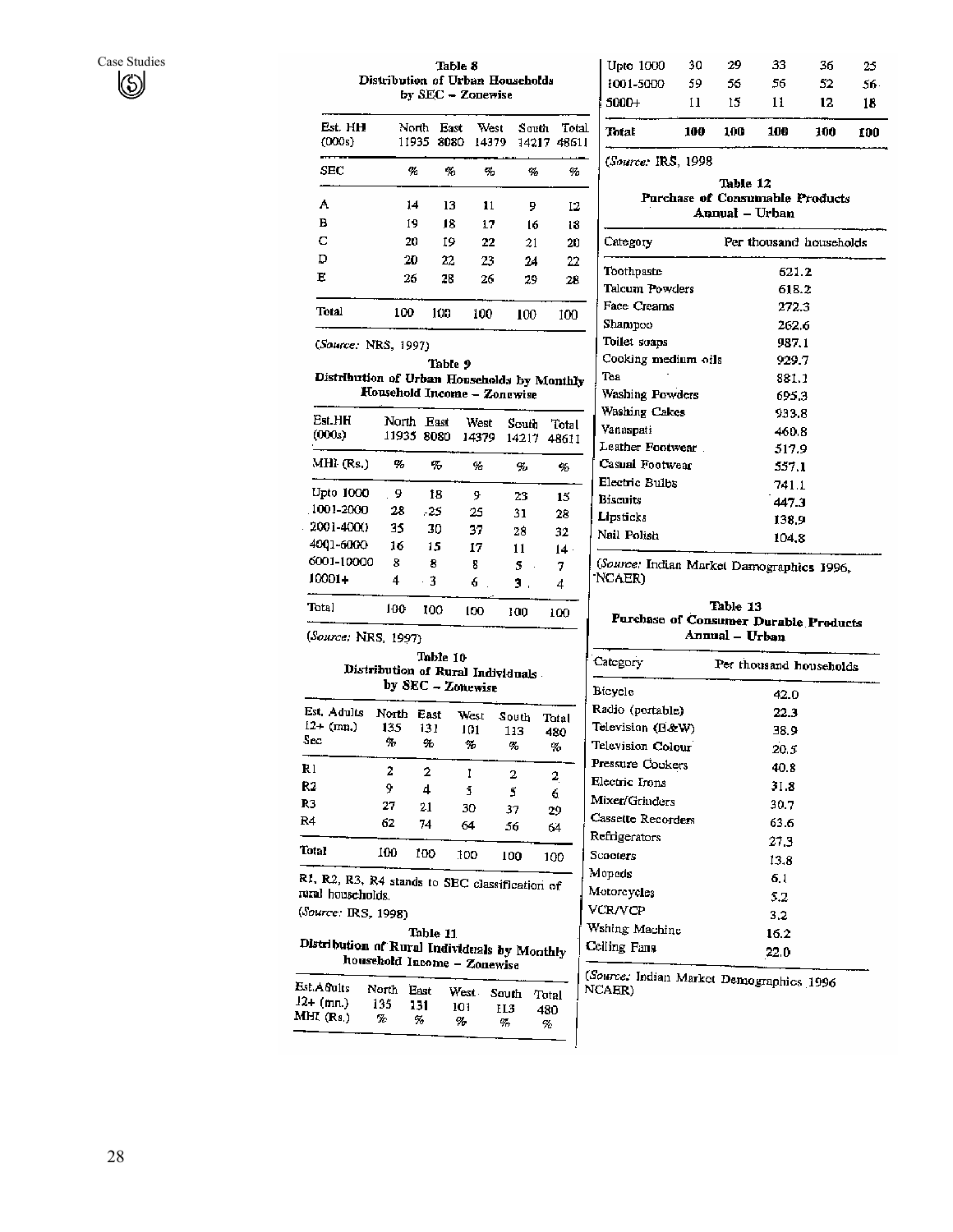Ray-Ban Sunglasses  $\left(\!\begin{smallmatrix} \zeta \ \zeta \end{smallmatrix} \!\right)$ 

Table 14 **Ownership of Select Durable Products** by Income Group

|                                    |             |             | (millions of Units) |           |             |
|------------------------------------|-------------|-------------|---------------------|-----------|-------------|
|                                    | L           | LM          | м                   | UМ        | н           |
| B & W TV                           |             | 8.32 12.67  | 5.58                |           | $2.14$ 1.23 |
| Colour TV                          | 0.96        | - 2.40      | 2.49                |           | $2.15$ 1.86 |
| Pressure Cookers                   |             | 7.41 13.43  | 7.55 .              |           | 4.14 3.52   |
| Portable Radio                     |             | 28.13 21.14 | 8.53 .              | 3.32 2.43 |             |
| Ceiling Fans                       |             | 11.44 16.90 | 10.20               |           | $6.04$ 5.02 |
| <b>Bicycle</b>                     | 36.80 24.79 |             | 9.89                |           | 3.83 2.52   |
| Motorised 2-whir, 2.02             |             | 5.05.       | 4.37                | 2.85 2.51 |             |
| Electric frons                     |             | 4.91 7.91   | 4.73                | 2.80 2.48 |             |
| Sewing machine 4.24 4.84           |             |             | 2.92                | 1.67 1.38 |             |
| Mec. Wrist Watch 50,95 42.26 19.39 |             |             |                     | 8.69 6.16 |             |
| Quartz W.Watch 13,01 14.62         |             |             | 9.31                | 5.25 4.14 |             |

Key for income groups:L=Low (upto 20,000 p.a.);  $LM = Lower Middle (Rs 20,001-40,000 p.a.);$  $M = Midde (Rs 40,001-62,000 p.a.);$ UM = Upper Middle (Rs 62,001-86,000 p.a.)  $H = High (> Rs 86,001 p.a.)$ 

# Figures mentioned above are for the 1993-94 (Source: Indian Market Demographics, 1996, NCAER)

Table 15 Ownership of Household Appliances 8 Major Cities

| Preduct/<br>Centre                   | 혋  | ia<br>E | ᅾ                      |              |              | d<br>S |    |    |
|--------------------------------------|----|---------|------------------------|--------------|--------------|--------|----|----|
|                                      |    |         | % of Houscholds owning |              |              |        |    |    |
| LPG Stoves                           | 64 | 71      | 36                     | 46           | 60.          | 46     | 67 | 44 |
| <b>Immersion Rods</b>                | 2  | 16      | 5                      | 22           | 3            | ń      | 7  | 9  |
| Elect. Irons                         | 56 | 59      | 29                     | 72           | 66           | 40     | 62 | 47 |
| Elect, Pans                          | 91 | 95      | 80                     | 85           | 96           | 87     | 79 | 93 |
| Gevers                               | 7  | 20      | 2                      | ą,           | 20           | 5      | 14 | 6  |
| Mixer/Griners                        | 46 | 34      | 10                     | 67           | 66           | 54     | 54 | 37 |
| Tounters                             | 6  | 17      | 4                      | 4            | 14           | 3      | g  | 3  |
| <b>Cameras</b>                       | 11 | 19      | 14                     | 15           | 19           | ¢      | 17 | I0 |
| Air Coolers                          | 7  | 61      | ı                      | 1            | $\mathbf{2}$ | 1      | 3  | 15 |
| Air Conditioners                     | 2  | 3       | ı                      | $\mathbf{I}$ | 4            | 2      | t  | 1  |
| Elect. Ovens                         | 1  | 4       | 2                      | 1            | 4            | 1      | 3  | 1  |
| Microwaycs                           | 1  | 2       | n                      | 1            | ŧ            | û      | 1  | Ō  |
| Washing Machines<br>(Semi-automatic) | 5  | 4       | 2                      | 7            | Ħ            | 6      | 6  | 5  |
| Washing Machine<br>(Fully-automatic) | 2  | 3       | 1                      | 4            | 6            | 4      | 4  | 2. |
| Cooking Range                        | 1  | 1       | Ω                      | 1            | 1            | 1      | ı  | Û  |
| Refrigerator                         | 31 | 49      | 21                     | 24           | 42           | 22     | 30 | 22 |





Bicycle 55 36 44 32  $14$ 50 54 44 Mopeds  $\pmb{8}$  $\perp$  $\;$  I 13  $\mathbf 1$  $\tau$  $\mathbf{11}$  $\overline{7}$  $\mathfrak z$  $\overline{4}$  $4 \; 11$ Motorcycle  $\overline{\mathbf{3}}$  $\mathbf{I}$  $13$  $\overline{7}$  $33 -$ 33 5  ${\bf 26}$  $6<sub>10</sub>$ 24 29  $Scooter$ Cars-Regular  $\pmb{4}$ 9  $\boldsymbol{2}$ 5 4 3  $\overline{3}$  $\overline{3}$ Cars-Premium  $\,1$  $\,1\,$  $\mathbf{I}$  $\mathbf i$  $\mathbf I$  $\mathbf{1}$  $\mathbf{I}$  $\mathbf{I}$  $\mathbf{I}$  $\mathbf 1$  $\pmb{I}$  $\mathbf 1$  $\mathbf i$  $\mathbf 1$ Jeeps  $\mathbf{1}$  $\mathbf{1}$  $\rm Vans$  $\mathbf{1}$  $\mathbf{1}$  $\mathbf{I}$  $\mathbf{1}$ J.  $\blacksquare$  $\blacksquare$ 1 Any motorised Two-wheeler 39 36 8 42 ιo 26 40 39 Any Cars 4  $10$ 3 5 5 3  $\overline{4}$  $\,$  3  $54$ Any Four-wheeler 5 10  $\mathbf 3$ 6 6 4 (Source: NRS, 1997) Table 17 Access to Basic Amenities - 8 Major Citles 륖  $D_{\text{model}}$ ä,

| rrouucv<br>Centre          |      | Delhi | J                      | 퉎   |     |        | Ž   |           |
|----------------------------|------|-------|------------------------|-----|-----|--------|-----|-----------|
|                            |      |       | % of Households owning |     |     |        |     |           |
| Cooking Fuel               |      |       |                        |     |     |        |     |           |
| LPG                        | 63   | 70.   | 36                     | 45. | 60. | 46     | 66. | 43        |
| Kerosene                   | 47   | 32    | 70                     | 65  | 53  | 62.    | 69. | 56        |
| Coal/Charcoal/<br>Cowdung  | 3    | 5     | 8                      | 1   | ı   | 2      | 1   | 1         |
| Wood                       | 14   | 11    | 23                     | 11  | 1   | 19     | 8   | 13        |
| Others                     | 1    | 1     | 3                      | 11. | 3   | $1$ .  | ı   | I         |
| Have Water<br>Tap in House | - 63 | 70 31 |                        | 54  |     | 673538 |     | 40        |
| Have Toilet<br>in House    | 59   | 74    | 40                     | 48  | 41  | 52     |     | $38 - 52$ |
| Have own                   |      |       |                        |     |     |        |     |           |
| House                      | BО   | 79    | 61                     | 54  | 81  | 54     | 67. | 64        |
| Have Electricity           | 93   | 98    | 87                     | 97  | 99  | 93     | 98  | 98        |

(Sources: NRS, 1997).

Table 18 Ownership of Entertainment and

Telecommunication Equipments - 8 Major Citles

| Product/<br>Centre         | <b>Ahmed</b>   | Delhi | J            | ßa,                    | É            | Chen. | 曽  | ÷  |
|----------------------------|----------------|-------|--------------|------------------------|--------------|-------|----|----|
|                            |                |       |              | % of Households owning |              |       |    |    |
| Radio                      | 21             | 34    | 36           | 26                     | 16           | 21    | 19 | 28 |
| Mone Tape Rec.             | 15             | 11    | 16           | 10                     | 9            | 3     | 11 | ĽŠ |
| Two in One                 | 24             | 32    | 16           | 50                     | 42           | 45    | 43 | 38 |
| Music System<br>without CD | Ħ              | 5     | 3            | 4                      | 4            | 1     | 4  | ı  |
| Music System<br>with CD    | 1              | 2     | I.           | 1                      | 3            | 1     | 2  | 1  |
| Walkman                    | 3              | 4     | 4            | 3                      | $\mathcal I$ | 4     | 4  | 4  |
| Video (VCR/VCP)            | $\overline{2}$ | 8     | 3            | 6                      | ヴ            | 6     | 5  | 4  |
| Any playing<br>Systems     | 45             | 44    | 33           | 61                     | 55           | 48    | 56 | 42 |
| Telephone                  | 15             | 30    | 12           | 18                     | 31           | 12    | 16 | 15 |
| Cellphone                  | I              | 2     | $\mathbf{1}$ | 1                      | 1            | I     | п  |    |
| Pagers                     | 2              | 1     | $\mathbf{1}$ | $\overline{2}$         | ı            | 1     | f  | ı  |
| Personal/Home<br>Computer  | 1              | I     | ı            | f                      | 1            | ı     | 2  | 1  |
| Colour TV                  | 33             | 33.   | 16           | 41                     | 46           | 33    | 37 | 27 |
| B&W TV                     | 46             | 46    | 44           | 44                     | 36           | 46    | 46 | 54 |

(Source: NRS, 1997)